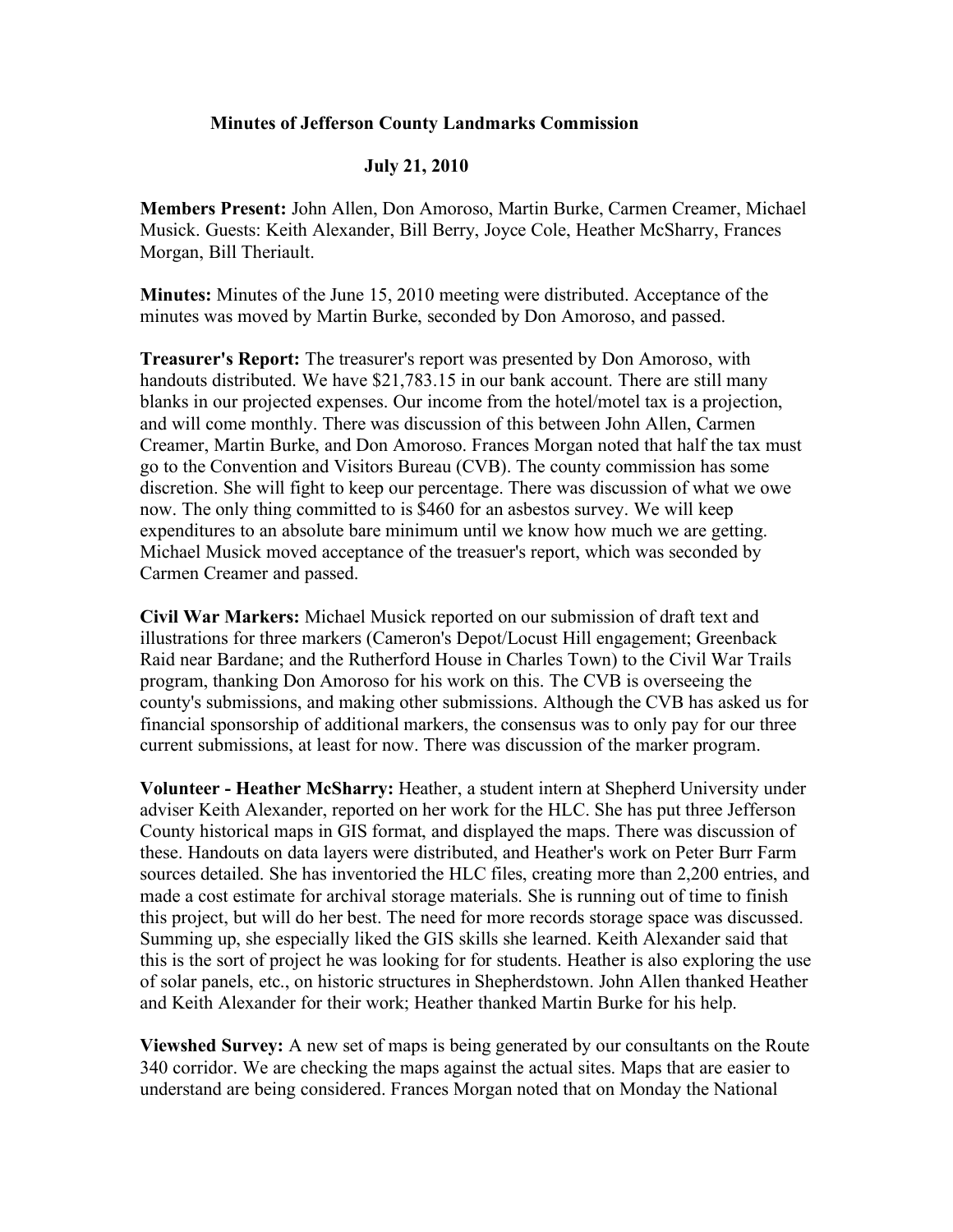Park Service held a hearing on the environmental impact of PATH. Martin Burke was there. A county commissioner has objected to PATH in the county.

**Poor Farm:** John Allen and Martin Burke met with Kirk Davis on the 23rd. The foundation is structurally sound. Kirk was optimistic about its possible use as offices, and will speak to the county commissioners about the roof. John Allen has gotten three estimates for this work. Martin Burke has hired someone for \$450 to assess an area for asbestos. The estimate is \$3,375 to get rid of asbestos in the basement and backyard. Carmen Creamer spoke on archaeological aspects of the site, suggesting monitor archaeology rather than digging, due to asbestos danger. We will hold off on asbestos abatement until we learn what our financial situation will be. We agree to having John Allen make a presentation to the county commission for half the roof cost. Carmen Creamer pointed out the popularity of reuse and recycling, its success with the jail, and the appropriateness of the state paying for half the roof. Martin Burke said we will hold off on hiring the asbestos contractor until we know we have the money for him.

**Peter Burr Farm:** Martin Burke has been working on cleanup, and reported on it. He asked approval to spend \$200 for one more cleanup visit, which was given. There was discussion of the disposition of an old mowing machine, tractor, and wagon. John Allen said David Gibney has explained the structural problems with the house, and Gibney has a good solution. This is a good time to put in new windows. Martin Burke will send the commissioners an electronic version of the old master plan. Bill Berry commented on the ill health of Maggie Keeler and Irvan Groff. A meeting is needed to decide on incorporation of the Friends of Peter Burr. Joyce Cole, from Reliving History, thanked Martin Burke for his work. There was discussion of donated materials, including looms, and of use of the downstairs of the barn. There will be a presentation at the fair. October 10-16 is Homecoming. Harvest Faire is October 16. Don Amoroso stated that we have \$600 for festivals. Martin Burke said dealing with the bridge, which is falling apart, would help with ADA requirements. There was consensus that the bridge should go. Joyce Cole has a volunteer who wants to work and cut grass. If the RAI estimate for this is high, he will do it for less. He also offers to prune trees.

**Ad Hoc Committee on Data:** Bill Theriault reported that work is continuing with a grant from the Shepherd University Humanities Council. The HLC is asked to send a letter or e-mail saying that if a contract is awarded, HLC will contribute \$4,500. If there is no grant, the money will be spent elsewhere. Another grant is coming in. Work on the project is continuing. The goal is to build infrastructure for the project. A website is up, but not for public use. At some point there should be coordination between Shepherd and the HLC.

**Cement Mill Property:** Martin Burke reported that there is federal money available. There will be a vote tomorrow night. Martin has already provided a description of what is to be done in an e-mail to the HLC commissioners. There was discussion, during which it was stated that it was not clear whether legislative action would be required. John Allen has been contacted by the Archaeological Conservancy, which would take the property. The Superintendent of the Antietam National Battlefield wants his staff to interpret the